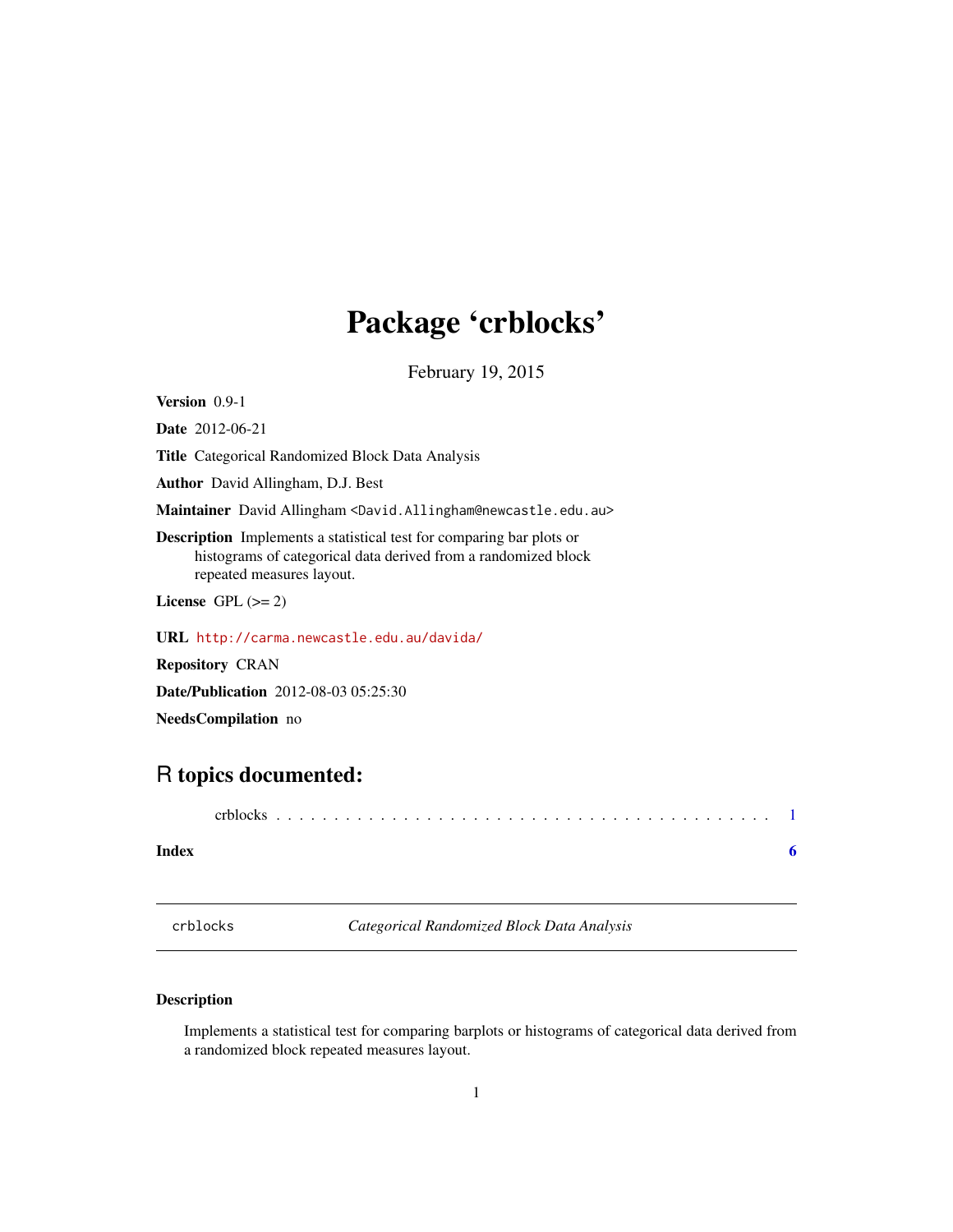2 crblocks and the contract of the contract of the contract of the crblocks of the crblocks of the crblocks of the contract of the contract of the contract of the contract of the contract of the contract of the contract of

#### Usage

```
catrandstat(rawdata)
catrandpvalue(datafilename,Nrepeats)
catrandpvaluepermute(datafilename,Nrepeats)
## S3 method for class 'crblocks_output'
print(x, \ldots)
```
#### Arguments

| a character string giving the name of the data file to analyse.<br>the number of Monte Carlo simulated data sets to use in computing the p-value<br>$(10000 +$ recommended).<br>output from catrandstat, catrandpoalue or catrandpoalue permute<br>not used | rawdata      | the data to analyse. |
|-------------------------------------------------------------------------------------------------------------------------------------------------------------------------------------------------------------------------------------------------------------|--------------|----------------------|
|                                                                                                                                                                                                                                                             | datafilename |                      |
|                                                                                                                                                                                                                                                             | Nrepeats     |                      |
|                                                                                                                                                                                                                                                             | x            |                      |
|                                                                                                                                                                                                                                                             | $\cdots$     |                      |

#### Details

This package implements the statistical test for comparing barplots or histograms of categorical data derived from a randomized block repeated measures design described in the paper "A Statistical Test for Categorical Randomized Block Sensory Evaluation Data" by DJ Best, JCW Rayner and David Allingham (submitted, 2012). The main functions are catrandpvalue and catrandpvaluepermute. They read a dataset from a plain-text file can return a p-value, as well as other values of interest, using Monte Carlo simulations and permutations, respectively. The function which computes the statistic can be called directly if desired.

#### Data format:

Using one line of data per judge, each line of the input file contains the category into which each product was placed by that judge, with one column for each product. Each judge must categorise every product.

Comments (starting with \#) are allowed (both on their own lines and at the end of lines of data). The file should not contain a header of column names: use a comment to include such descriptions.

There are no error checks on the format. Users should examine the values of Njudges and Nproducts in the output to ensure that they are as expected.

#### Value

For the catrandstat function:

| \$Njudges     | the number of judges in the data file (number of data lines).                                                  |
|---------------|----------------------------------------------------------------------------------------------------------------|
| \$Nproducts   | the number of products tested (number of data columns).                                                        |
| \$rawdata     | a matrix containing the data that was read from the input file (categories for each<br>product by each judge). |
| \$categories  | a vector containing a list of the categories present in the data.                                              |
| \$Ncategories | the number of different categories present in the data (length of \$categories).                               |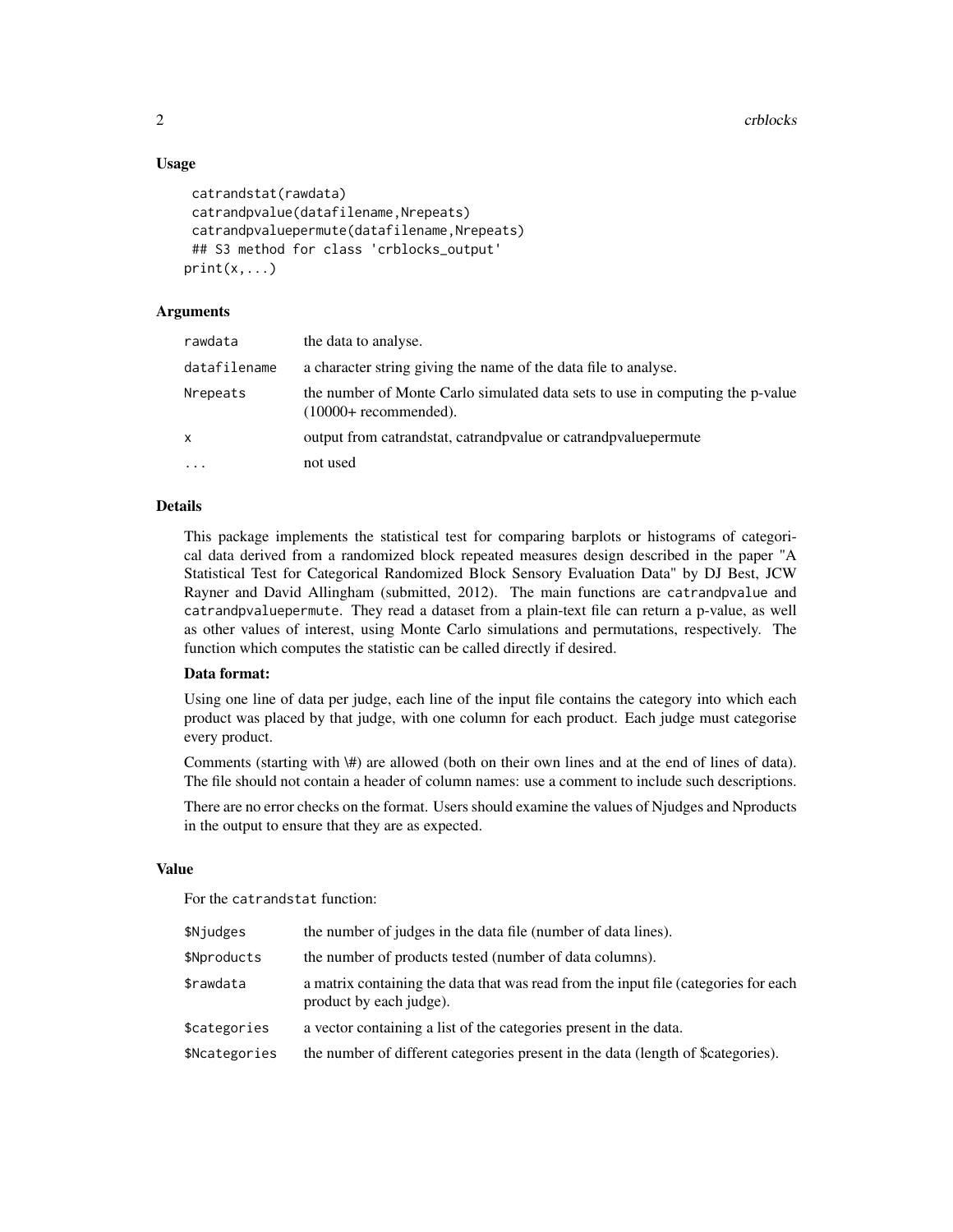#### crblocks 3

| \$catCounts                            | a matrix containing the number of times each product was placed in each cate-<br>gory.                                                                           |  |
|----------------------------------------|------------------------------------------------------------------------------------------------------------------------------------------------------------------|--|
| \$judgeCatCounts                       |                                                                                                                                                                  |  |
|                                        | a matrix containing the number of times each judge used each category.                                                                                           |  |
| \$Sstatistic                           | the S statistic computed for the data.                                                                                                                           |  |
| \$Mstatistic                           | the M statistic computed for the data.                                                                                                                           |  |
| \$L2statistic                          | the L <sup><math>\lambda</math></sup> 2 statistic computed for the data.                                                                                         |  |
| \$Schi2pvalue                          | the chi <sup><math>\wedge</math>2</sup> p-value of the S statistic for the data.                                                                                 |  |
| \$Mchi2pvalue                          | the chi <sup><math>\wedge</math>2</sup> p-value of the M statistic for the data.                                                                                 |  |
| \$L2chi2pvalue                         | the chi^2 p-value of the L^2 statistic for the data.                                                                                                             |  |
| For the catrandpvalue function:        |                                                                                                                                                                  |  |
| \$rawdata                              | a matrix containing the data that was read from the input file (categories for each<br>product by each judge).                                                   |  |
| \$Nproducts                            | the number of products tested (number of data columns).                                                                                                          |  |
| \$Ncategories                          | the number of different categories present in the data (length of \$categories).                                                                                 |  |
| \$Njudges                              | the number of judges in the data file (number of data lines).                                                                                                    |  |
| \$Ngenerated                           | the number of Monte Carlo data sets generated in total to produce Nrepeats data<br>sets with no ties (where a judge places all products into the same category). |  |
| \$Sdata                                | the S statistic computed for the data.                                                                                                                           |  |
| \$Mdata                                | the M statistic computed for the data.                                                                                                                           |  |
| \$L2data                               | the L <sup><math>\lambda</math></sup> 2 statistic computed for the data.                                                                                         |  |
| \$Smontecarlo                          | a vector containing the S statistic values computed for each Monte Carlo data<br>set.                                                                            |  |
| \$Mmontecarlo                          | a vector containing the M statistic values computed for each Monte Carlo data<br>set.                                                                            |  |
| \$L2montecarlo                         | a vector containing the L^2 statistic values computed for each Monte Carlo data<br>set.                                                                          |  |
| \$Spvalue                              | the Monte Carlo p-value for the null hypothesis that there exist no pairwise<br>differences between products based on the S statistic.                           |  |
| \$Mpvalue                              | the Monte Carlo p-value for the null hypothesis that there exist no pairwise<br>differences between products based on the M statistic.                           |  |
| \$L2pvalue                             | the Monte Carlo p-value for the null hypothesis that there exist no pairwise<br>differences between products based on the L^2 statistic.                         |  |
| \$Schi2pvalue                          | the chi <sup><math>\wedge</math>2</sup> p-value of the S statistic for the data.                                                                                 |  |
| \$Mchi2pvalue                          | the chi <sup><math>\wedge</math>2</sup> p-value of the M statistic for the data.                                                                                 |  |
| \$L2chi2pvalue                         | the chi $\frac{1}{2}$ p-value of the L $\frac{1}{2}$ statistic for the data.                                                                                     |  |
| For the catrandpvaluepermute function: |                                                                                                                                                                  |  |
|                                        |                                                                                                                                                                  |  |

\$rawdata a matrix containing the data that was read from the input file (categories for each product by each judge).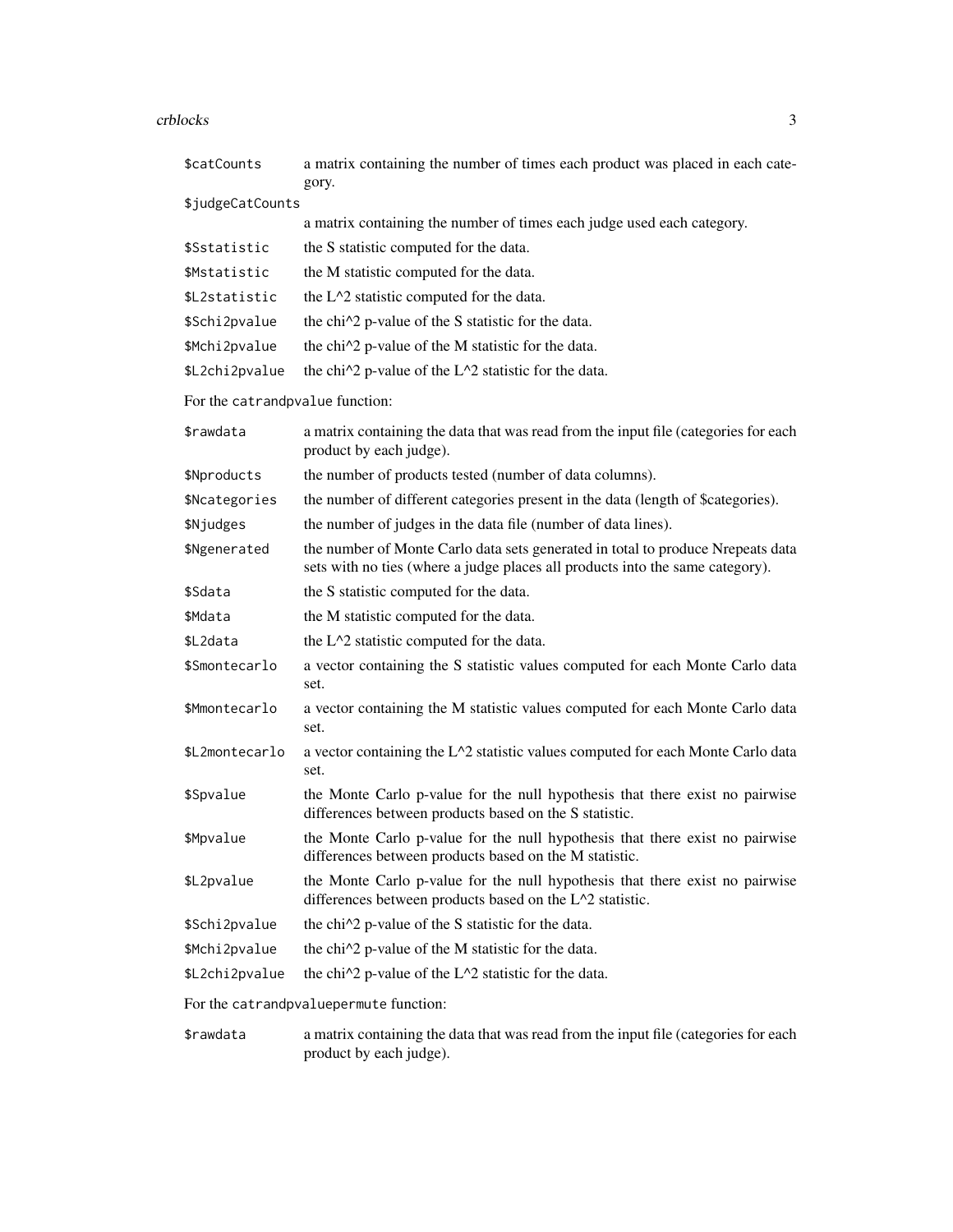| \$Nproducts    | the number of products tested (number of data columns).                                                                                    |
|----------------|--------------------------------------------------------------------------------------------------------------------------------------------|
| \$Ncategories  | the number of different categories present in the data (length of \$categories).                                                           |
| \$Njudges      | the number of judges in the data file (number of data lines).                                                                              |
| \$Sdata        | the S statistic computed for the data.                                                                                                     |
| \$Mdata        | the M statistic computed for the data.                                                                                                     |
| \$L2data       | the $L^2$ statistic computed for the data.                                                                                                 |
| \$Spermute     | a vector containing the S statistic values computed for each permuted data set.                                                            |
| \$Mpermute     | a vector containing the M statistic values computed for each permuted data set.                                                            |
| \$L2permute    | a vector containing the $L^2$ statistic values computed for each permuted data set.                                                        |
| \$Spvalue      | the permutation p-value for the null hypothesis that there exist no pairwise dif-<br>ferences between products based on the S statistic.   |
| \$Mpvalue      | the permutation p-value for the null hypothesis that there exist no pairwise dif-<br>ferences between products based on the M statistic.   |
| \$L2pvalue     | the permutation p-value for the null hypothesis that there exist no pairwise dif-<br>ferences between products based on the L^2 statistic. |
| \$Schi2pvalue  | the chi <sup><math>\wedge</math>2</sup> p-value of the S statistic for the data.                                                           |
| \$Mchi2pvalue  | the chi <sup><math>\lambda</math></sup> p-value of the M statistic for the data.                                                           |
| \$L2chi2pvalue | the chi $\frac{1}{2}$ p-value of the L $\frac{1}{2}$ statistic for the data.                                                               |

#### Author(s)

Allingham, David <David.Allingham@newcastle.edu.au> Best, D.J. <John.Best@newcastle.edu.au>

#### References

"A Statistical Test for Categorical Randomized Block Sensory Evaluation Data", Best, D.J., Rayner, J.C.W. and Allingham, David. Journal of Sensory Studies, submitted, 2012.

#### Examples

```
### Analyse the sample dataset provided with this package:
# Load the data from the file and compute its test statistic
 inputfile = system.file('extdata', 'omahony.txt', package='crblocks')
 omahonydata=read.table(file(inputfile,'r'))
 closeAllConnections()
 catrandstat(omahonydata)
### OUTPUT:
#
# Statistic dof data value chi^2 p-value
# S 6 13.16
# M 3 11.42 0.003311
# L^2 1 6.671 0.009799
#
```
# Load the data from the file and compute the p-value for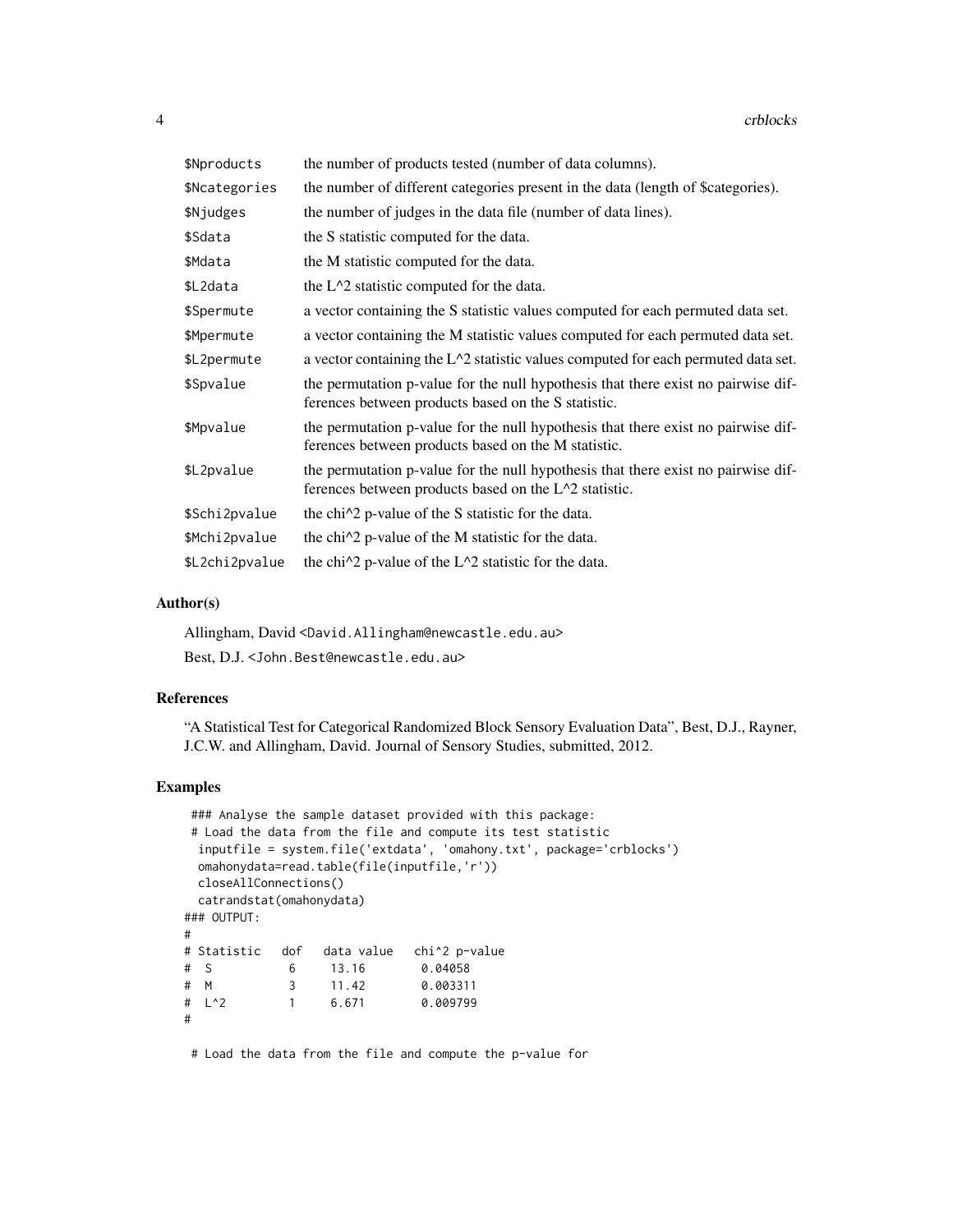#### crblocks 5

```
# its test statistic using Monte Carlo simulation:
 catrandpvalue(inputfile,500)
### SAMPLE OUTPUT:
#
# Statistic dof data value chi^2 p-value Simulated p-value
# S 6 13.16 0.04058 0.018
# M 3 11.42 0.003311 0.002
# L^2 1 6.671 0.009799 0.008
#
# Load the data from the file, compute the p-value for
# its test statistic using Monte Carlo simulation, and
# store the output variables in X:
 Nrepeats = 500
 X = catrandpvalue(inputfile,Nrepeats)
# This will be a number greater than Nrepeats:
 X$Ngenerated
### SAMPLE OUTPUT:
#
# [1] 6651
# Load the data from the file and compute the p-value for
# its test statistic using Monte Carlo simulation:
catrandpvaluepermute(inputfile,500)
### SAMPLE OUTPUT:
#
# Statistic dof data value chi^2 p-value Simulated p-value
# S 6 13.16 0.04058 0.032
# M 3 11.42 0.003311 0.004
                            0.009799
#
```